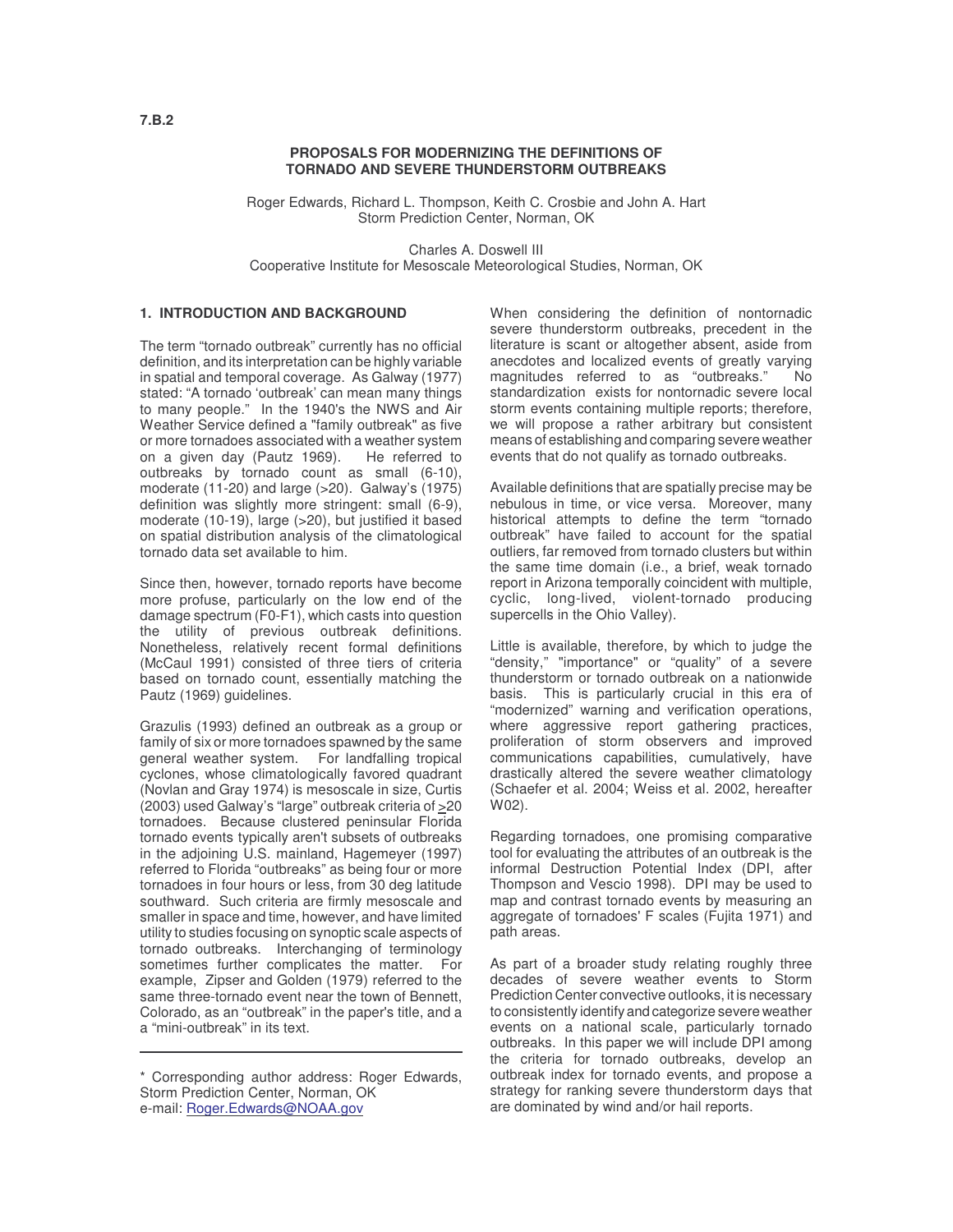**Table 1.** Summary of variables comprising the O index. Columns are as follows: Number of tornadoes, number of violent (F4+) tornadoes, number of significant (F2+) tornadoes, DPI, cumulative path length (km), number of killer tornadoes, and number of long-track (50+ mi or 80+km) tornadoes in each tornado day.

|                      | <b>Number</b><br>Tor. | <b>Number</b><br><b>Violent</b> | <b>Number</b><br><b>SigTor</b> | <b>DPI</b> | Path<br>Length | <b>Deaths</b> | <b>Number</b><br><b>Killers</b> | #80+km<br><b>Tracks</b> |
|----------------------|-----------------------|---------------------------------|--------------------------------|------------|----------------|---------------|---------------------------------|-------------------------|
| Cutoff<br>Value      | 37                    | $\overline{2}$                  | 13                             | 131        | 349            | 8             | 3                               |                         |
| II Rank at<br>Cutoff | 50                    | 48                              | 52                             | 51         | 53             | 49            | 59                              | 82                      |
| Mean                 | 26.9                  | 1.14                            | 9.6                            | 145        | 319            | 9.09          | 2.05                            | 0.61                    |
| Std Dev              | 18.8                  | 2.57                            | 9.5                            | 258        | 358            | 26.6          | 3.93                            | 0.92                    |
| Weight               |                       | $\overline{4}$                  | 8                              |            | 10             | 2             | $\overline{5}$                  | $\overline{4}$          |

### **2. TORNADO OUTBREAK CRITERIA**

With a calculated DPI or similar parameter being unavailable in previous studies that defined tornado outbreaks, no means was present to differentiate days with several long-track, violent tornadoes from those with similar quantities of weak, brief touchdowns. The impact and importance of those two extremes is different to the severe local storms forecaster, the emergency manager and the public alike, compelling a quantitative method (i.e., DPI) of ranking the significance of an outbreak. Since tornadoes producing F0 and F1 damage comprise the bulk of the increase in tornado reports during NWS modernization, while tornado days per year remained nearly constant (McCarthy and Schaefer 2004), we emphasized "significant" tornadoes ( >F2 damage, after Grazulis 1993) in establishing outbreak criteria.

We used a 2001 version of SVRPLOT software (Hart 1993) and the SPC severe weather database (Schaefer and Edwards 1999) to plot and rank severe weather days (12 UTC one day to 1159 UTC the next) each year from 1970-2002 according to eight variables (see Table 1). Note that these are not necessarily independent variables – just commonly utilized means of judging event significance in the meteorological community.

Each of the eight values was assigned a subjective weight (W<sub>g</sub>), 10 being highest, based on consensus confidence among the authors that this value represents an outbreak. For example, cumulative path length was heavily weighted because of their more precise recording. Deaths and killer tornadoes were weighted relatively low because of their strong dependence on non-meteorological factors (i.e., population distribution and density). On the other hand, a multitude of killer tornadoes, while still population dependent, indicates more of a relatively

widespread and organized pattern, rather than an isolated unfortunate event.

Violent tornado numbers also typically have some non-meteorological dependence, beholden both to construction standards and to the subjective and inconsistent elements of judgment inherent in damage surveying (Doswell and Burgess 1988). DPI is a nonlinear combination of the two highest weighted criteria (significant tornadoes and path length, as in Table 1), and therefore is weighted less than either of those components. Long track tornadoes are dependent on the speed of motion, whereas longer-lived but relatively slow moving tornado groups also constitute many events commonly deemed "outbreaks."

Each tornado day falling within the top 50 ranking<sup>1</sup> of *any* of the eight variables was set aside for the next phase of the test. In other words, we included any day which could be considered a "top 50" outbreak for any single measure used. There were 182 such nonexclusive case days, with the 3 April 1974 "Super Outbreak" attaining top rank in each of the eight variables. A mean and standard deviation was computed in each of the eight variables for all 182 days, collectively (Table 1).

For each variable on each outbreak day we compiled a normalized outbreak value  $O<sub>a</sub>$  as follows:

$$
\mathbf{O}_{g} = [(D - M_{g})/S_{g}] \star W_{g}
$$

where D is the daily value for that variable,  $\mathsf{M}_{\mathsf{g}}$  is the mean value for the "top 50" members in that category,  $\mathsf{S}_{\mathsf{g}}$  is the standard deviation for the top 50

<sup>&</sup>lt;sup>1</sup>Where a variable value was constant through the rank of 50, the nearest discontinuity to the 50<sup>th</sup> place was used as a cut off. See Table 1.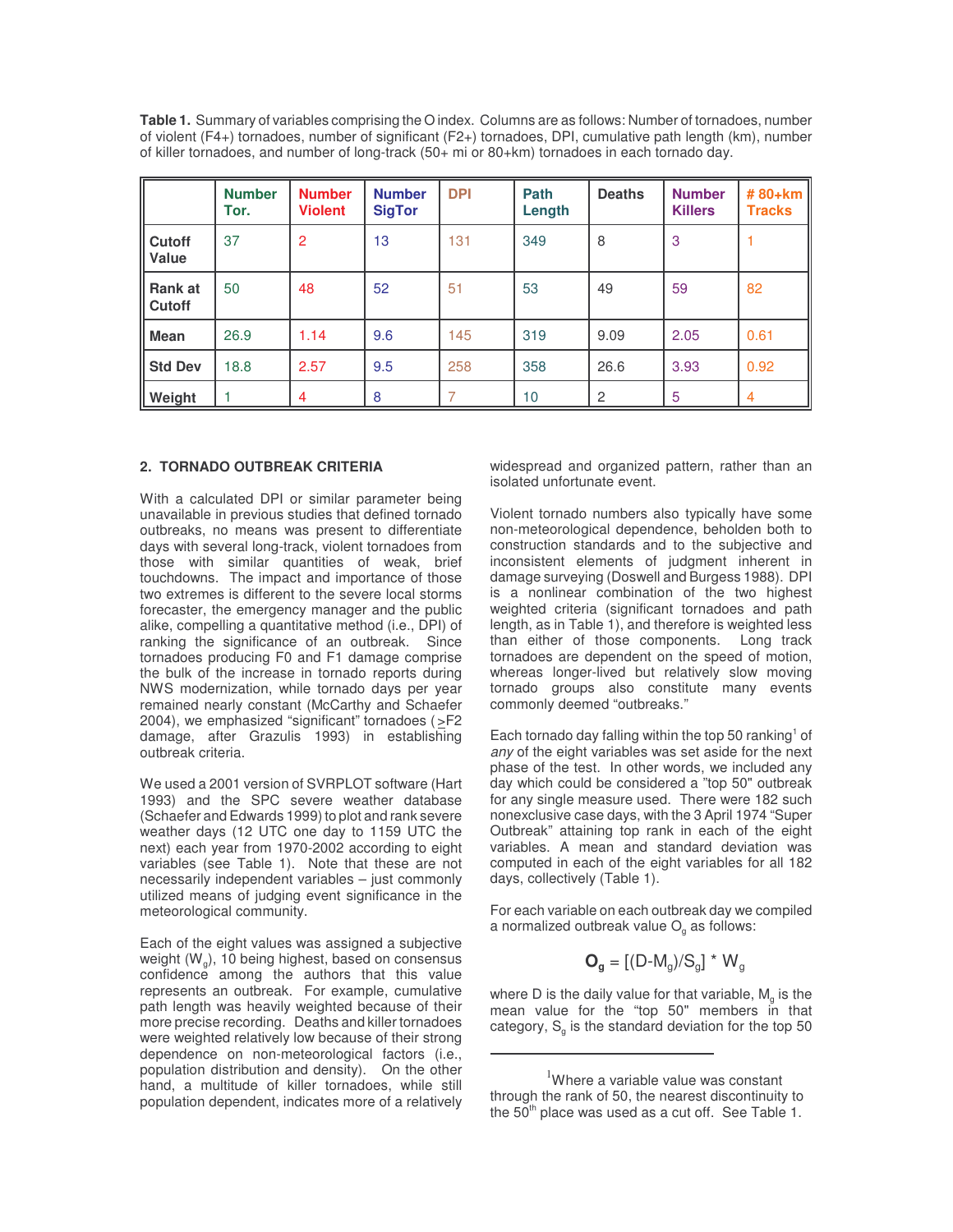members in that category and W  $g$  is the aforementioned weighting factor for the member. The members'  $O<sub>a</sub>$  values are summed to produce an "**O** Index" which then is used to define the significance of a tornado outbreak:

$$
\mathbf{O} = \sum_{i=1}^{n} O_g
$$

where n=8 members. Positive values suggest relatively strong overall contribution (above average) from the 8 gauntlet members, and/or extreme contribution from a few members. For 49 days from 1970-2002, **O**>0; and these days were called tornado outbreaks.

The top 25 tornado outbreaks for the same period are listed in Table 2. The 3 April 1974 "Super Outbreak", having ranked highest in each of the gauntlet variables, overwhelmingly dominates the **O** index rankings. Using this measure, tornado outbreak events can be compared in a more broad-based manner than by using any of the individual criteria alone (i.e., tornado count or DPI), in a way that still accounts for those criteria.

### **3. CLASSIFYING SEVERE THUNDERSTORM OUTBREAKS**

Largely nontornadic severe thunderstorm events that are unusually dense and/or widespread in scale – such as derechos (i.e., Evans and Doswell 2002), merit some form of numerically derived measure of significance as well, in order that events may be compared in some meaningful way.

An important factor is the notion of mutually exclusive events. Tornadoes are the only core component used to define tornado outbreaks; and hail and wind are excluded. With nontornadic severe local storms, there are three variables to consider (if excluding tornadoes themselves): hail size, wind speed and wind damage. Nontornadic severe thunderstorm events, by NWS definition, consist of hail >2 cm in diameter and  $\geq$ 25 m s<sup>-1</sup> gusts (either measured or estimated). In practice, the third nontornadic severe variable is damaging convective wind reports, whether or not associated with any particular wind speed. Hail and severe thunderstorm wind reports sometimes may occur independently, but often do not. [In our analyses they will be treated both as a collective and analyzed on their own merit.]

Unlike tornadoes, length and width information of affected wind and hail areas – by which some sort of DPI analog could be derived – are not recorded systematically or consistently. Instead, they are recorded by county and latitude-longitude, and unlike tornado segments (Schaefer and Edwards 1999), cannot be reconstituted from county format into whole path information, given current and historical reporting practices.

**Table 2.** Top 25 tornado outbreaks from 1970 through 2002, as ranked by O index.

| <b>Rank</b>    | <b>Outbreak Date</b> | O Index |  |
|----------------|----------------------|---------|--|
| 1              | 4/3/1974             | 9.79    |  |
| $\overline{2}$ | 5/31/1985            | 2.00    |  |
| 3              | 3/13/1990            | 1.64    |  |
| 4              | 11/21/1992           | 1.41    |  |
| 5              | 4/26/1991            | 1.40    |  |
| 6              | 4/2/1982             | 1.36    |  |
| 7              | 11/22/1992           | 1.34    |  |
| 8              | 3/28/1984            | 1.33    |  |
| 9              | 6/2/1990             | 1.32    |  |
| 10             | 5/27/1973            | 1.272   |  |
| 11             | 11/10/2002           | 1.268   |  |
| 12             | 3/27/1994            | 1.13    |  |
| 13             | 6/7/1984             | 1.04    |  |
| 14             | 3/1/1997             | 1.01    |  |
| 15             | 4/8/1999             | 0.96    |  |
| 16             | 4/17/1970            | 0.93    |  |
| 17             | 2/21/1971            | 0.89    |  |
| 18             | 5/3/1999             | 0.88    |  |
| 19             | 3/20/1976            | 0.87    |  |
| 20             | 1/21/1999            | 0.65    |  |
| 21             | 6/8/1974             | 0.55    |  |
| 22             | 4/10/1979            | 0.52    |  |
| 23             | 5/7/1993             | 0.481   |  |
| 24             | 5/8/1988             | 0.477   |  |
| 25             | 6/16/1992            | 0.46    |  |

Furthermore, even within a given county-report the true character of the event often is masked by the oversimplifications inherent to the process of recording severe events for warning verification. For example, the occurrence of one measured 10 cm hailstone found among many smaller ones might be treated in severe weather magnitude tables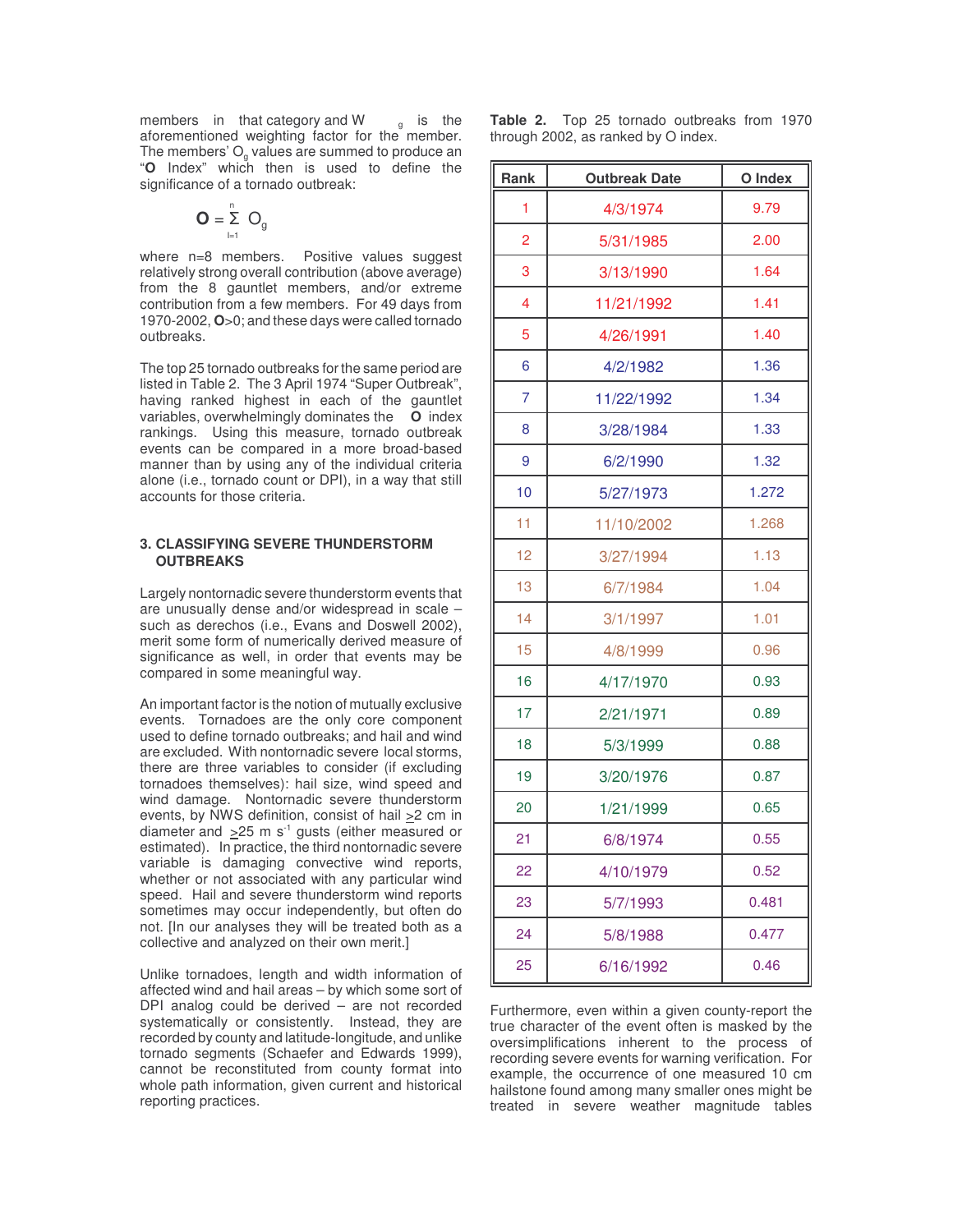identically to a swath of estimated 10 cm hail covering several  $km^2$ . In county reporting, there is areal inconsistency, with most events assigned a spot time and location, some recorded as "countywide" or given a time range. More precise coverage and swath information on the county scale typically is supplementary, only marginally used by the warning verification process, and may either be relegated to text remarks in *Storm Data* or not recorded at all. Still, this is the information potentially most meaningful to assessing the relative impact of events. [For more discussion on reporting practices and their impact on the data as applied to thunderstorm wind, see W02, and as applied to hail, Schaefer et al. 2004.]

A related matter is event clustering, and how it should be treated. Whereas tornado events can be analyzed for spatial and density considerations (i.e., the "practically perfect" outlook verification scheme as described by Brooks et al. 1998), their magnitude and areal coverage are specifically recorded in some form and as such can be given systematic treatment in comparative assessment of clustered events. This capability remains elusive for convective wind and hail events.

Despite those challenges, we believe that severe weather outbreak assessment and comparison is possible, and have begun an effort to do so that remains in development as of this writing. Because of the lack of more precise reporting, the number and concentration of nontornadic events remains of primary importance, with collective groupings of individual event magnitudes or "significance" also available as a comparative measure.

For our analyses, a second tier of severe weather days (also for the period from 12 UTC one day to 1159 UTC the next) is partitioned from tornado outbreaks as an initial filter. Only 1980-2002 cases are used for the severe thunderstorm group, however, because of the sharp increase in nontornadic severe storm reports coinciding with the onset of intensive NWS emphasis on warning verification (W02). Any event that was a tornado outbreak by previous definition (positive **O** index) is excluded.

Events then can be sorted in several ways to determine "dominance" of nontornadic severe reports; and these remain under testing. One is a simple count of number of severe events. This alone is proving to be an unreliable measure because of the great increase in reports over the past 10-20 years, especially for marginal events such as estimated 60 mph (26 m s<sup>-1</sup>) gusts and hail in the 2-3 cm diameter grouping. However, in order to impart some robustness to the report sample size for each outbreak candidate, the lower bound for number of reports may be established at an arbitrary threshold such as 50 .

**Table 3.** Top 25 severe thunderstorm outbreak days, 1980-2002, as ranked by the unweighted SO index.

| Rank           | <b>Outbreak Date</b> | <b>SO Index</b> |  |
|----------------|----------------------|-----------------|--|
| 1              | 6/24/1994            | 3.06            |  |
| 2              | 6/20/1997            | 2.39            |  |
| 3              | 6/4/2002             | 1.46            |  |
| 4              | 4/14/2001            | 1.423           |  |
| 5              | 6/14/2001            | 1.418           |  |
| 6              | 6/15/2002            | 1.28            |  |
| $\overline{7}$ | 7/21/2000            | 1.18            |  |
| 8              | 4/6/2001             | 1.12            |  |
| 9              | 4/9/2001             | 1.08            |  |
| 10             | 5/18/1996            | 1.06            |  |
| 11             | 5/2/2002             | 0.91            |  |
| 12             | 5/22/1999            | 0.84            |  |
| 13             | 7/25/1995            | 0.81            |  |
| 14             | 7/15/1995            | 0.73            |  |
| 15             | 7/4/1992             | 0.70            |  |
| 16             | 7/30/1999            | 0.66            |  |
| 17             | 8/16/2002            | 0.633           |  |
| 18             | 7/8/2001             | 0.632           |  |
| 19             | 6/19/1998            | 0.59            |  |
| 20             | 9/11/2000            | 0.56            |  |
| 21             | 7/19/1983            | 0.53            |  |
| 22             | 3/8/2002             | 0.48            |  |
| 23             | 5/17/2001            | 0.46            |  |
| 24             | 8/24/1998            | 0.45            |  |
| 25             | 6/29/1994            | 0.41            |  |

Another method being tested is a ratio of tornado reports to total severe events for all negativeevents with 50 or more total reports. This gives some indication of the relative importance of tornadic and nontornadic severe storm reports. One problem with this approach, however, is the introduction of considerable inverse dependence on tornado count,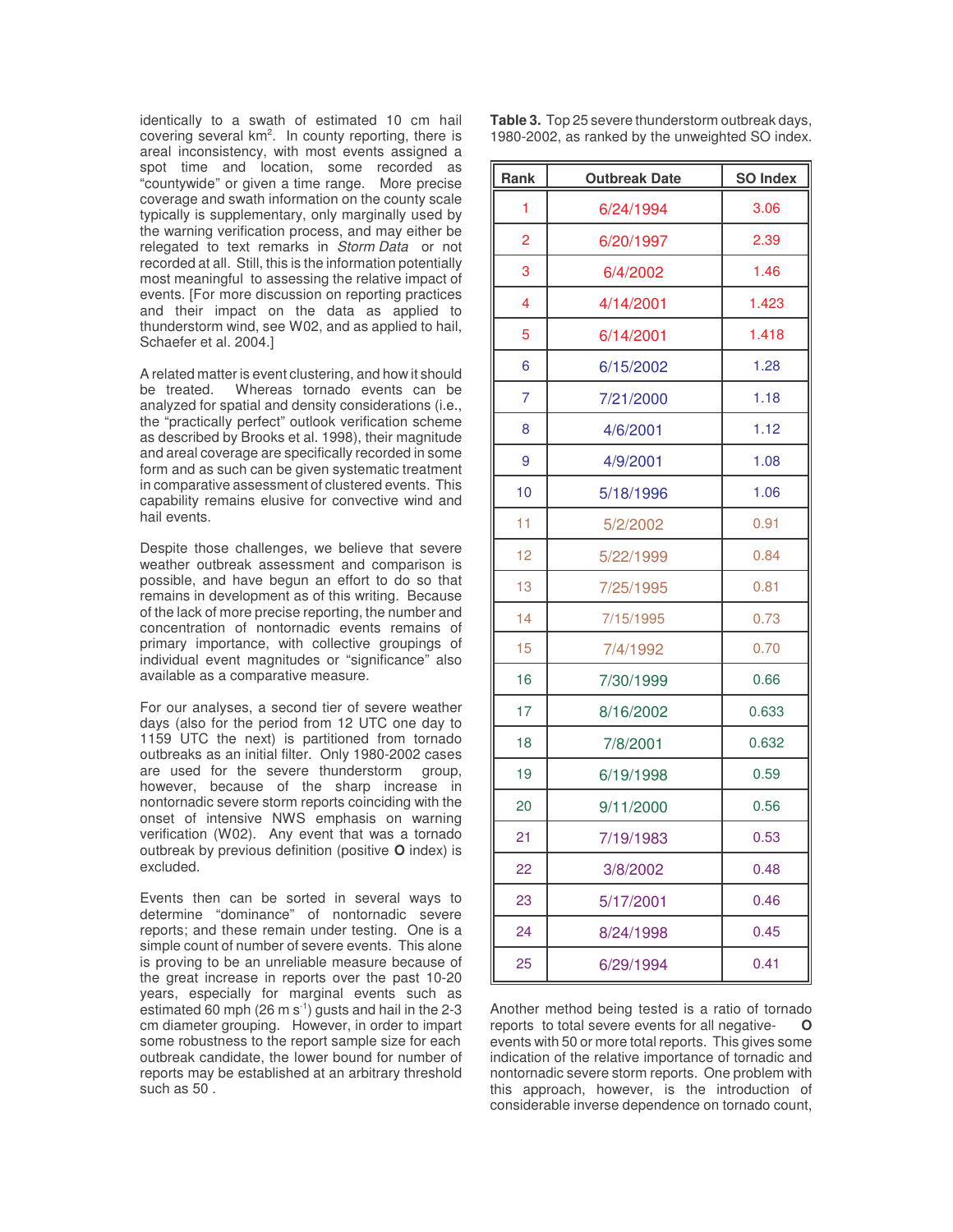



**Figure 1 (at left).** Plots of severe reports for four types of distributions, representing hail (green), wind (blue) and tornadoes (red), for the 24 hour period beginning at 12 UTC on each of these days with negative O Index: a) 15 July 1992, b) 10 July 1993, c) 29 June 1994 and d) 15 June 2002. -----------------------------------------------------------------

beyond the exclusion of positive-**O**tornado outbreaks themselves, for gauging nontornadic severe weather. Furthermore, another problem is the lack of consideration of event magnitude.

In effort to address those concerns we have formulated a severe weather outbreak index ( **SO**) analogous to the **O** index for tornado events. The**SO** utilizes "nearest to top 50" natural breaks using variable criteria. Six variables are used: total hail reports, total wind reports (damage and speed), total severe, significant ( $\geq$ 5 cm) diameter hail, significant  $( \geq 32 \, \text{m s}^{-1} )$  wind speed events, and total significant severe reports. As with **O**, a mean and standard deviation were computed for each "top 50" set. The formulation is:

$$
\text{SO}_g = [(D-M_g)/S_g]
$$

and

$$
\mathbf{SO} = \sum_{i=1}^{n} SO_{g}
$$

where n=6 members as described above. Significant severe reports are included because they have been shown (i.e., W02) to be more robust over the time span of the data set. Still, note the absence (preliminarily) of a weighting factor combined with the predominance of events from the mid 1990s through 2002 in the rankings of Table 3. As a result, **SO** weighting factor(s), analogous to that in the **O** index, will be tested. Such weights should heavily favor the more temporally stable significant-event criteria, in order to address the report inflation problem (i.e., W02) and thereby impart more representative temporal balance to the outbreak listings.

Once we settle on a finalized version of **SO**, or perhaps some other second-step filter, further analysis will be needed to address the aforementioned clustering issue. This is necessary in order to exclude, in a systematic and measurable way, "outlier" events on severe weather days which may be far removed from the primary outbreak corridor(s), and which are not directly related meteorologically. An extreme but plausible example could be a few isolated, damaging downdrafts from Florida sea breeze convection early in the eastern afternoon, followed by a few large hail and severe gust reports in Utah in the late western afternoon. Those in turn are followed nocturnally by a 300-report derecho crossing large portions of six northern plains and Great Lakes states, with significant severe winds measured at several locales. Clearly the derecho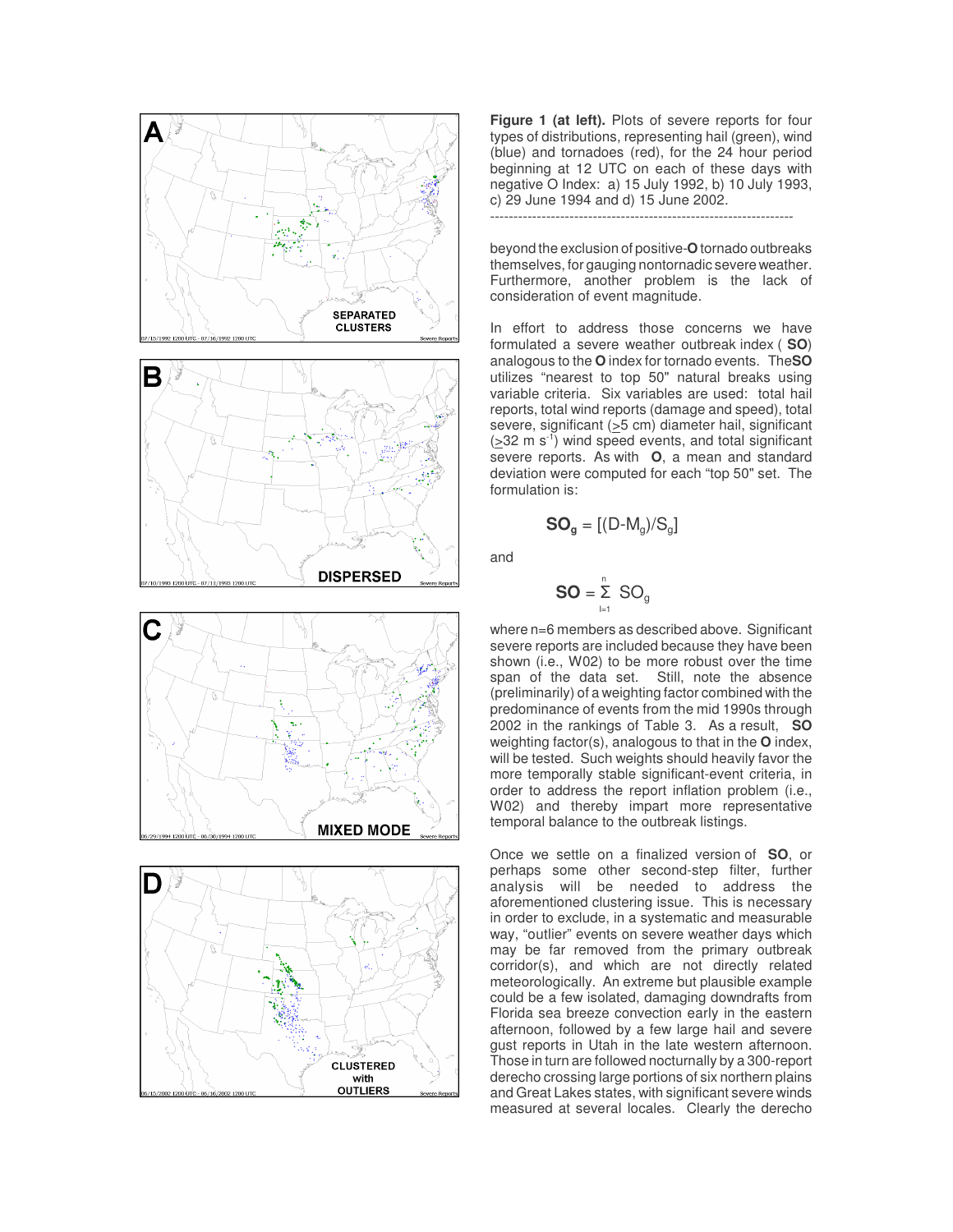forms the "outbreak" in this scenario, and the Florida and Utah events are the unrelated outliers. Most of our event plots are not quite so sharply delineated, however; and further development of this is underway.

In examining the spatial distribution of events on severe weather report days, four modes of report distribution were evident empirically, in no particular order of frequency:

1. *Separated Clusters*: Severe reports were large in number but concentrated in two or more discrete and obvious clusters with geographic separation, and a distinct lack of reports in between. However, neither cluster, on its own merit, would qualify in top-five yearly totals for Tier 3. This is the smallest group representing the most uncommon distribution of disqualified events. Examples include the event in Fig. 1a.

2. *Dispersed*: Severe reports were large in number but widely scattered about a broad swath or area of the country, without densely discrete clustering (Fig. 1b). This is the most questionable "outbreak" sort because of the implicit lack of organization to the severe weather event, and the one most compelling of further filtering.

3. *Mixed Clustering/Dispersion Modes*: A blend of the first two categories (i.e., Fig. 1c). Pronounced concentrations or nodes of relatively dense report coverage were present -- either embedded within or separated from dispersed distributions occurring the same day. So far, this appears to be the most common type among outbreak candidates, relative to the other three.

4. *(Singularly) Clustered with Outliers:* Severe reports were bunched overwhelmingly in one swath or corridor, but a relatively small number of stray events occurred far from the main cluster (Fig. 1d).

Our preliminary examination leads to these questions: How should severe weather days be described with comparable numbers of reports yet with widely dispersed reports versus dense concentrations? How should outliers be filtered most consistently? And how can two clusters on the same day be sorted and compared effectively to determine if one or both constitutes its own outbreak (leaving the possibility of two separate outbreaks in one day)?

Based on our initial findings, we are concentrating on the use of kernel density estimation (KDE) techniques (Bowman and Azzalini 1997) in order to approach the challenge in a systematic way. Following SO filtering, we intend to further define severe thunderstorm outbreak events based on thresholds of report distributions analyzed consistently through KDE, which can objectively analyzes report distributions by density, and enclose within chosen contour values any given percentage of total reports representing the "core" of the event, at a specified smoothing level. This mechanism is

quite similar to the "practically perfect" analysis technique (Brooks et al. 1998) and the daily tornado probability methods more recently employed by Brooks et al. (2003).

KDE trends may increase toward the end of our period compared to the beginning based on report inflation. Also, the same "core" percentage value can be assigned to any given day; the main variation from event to event will be in the spatial area covered by the contour. Therefore, a systematic, reproducible way is needed to weight the area covered by events, versus simply assessing the contour, value to arrive at a final definition for the nontornadic severe local storm outbreak. To do so, we may calculate the area encompassed by severe outbreak threshold contour(s) and develop weights of some form associated with each area. A weighting system that accounts for event significance is necessary; but a potential weakness is that the severe weather database characteristics are insufficient to fully support a robust, weighted **SO** metric.

# **4. SUMMARY AND DISCUSSION**

A diverse menagerie of definitions and applications for the term "outbreak" has appeared since at least the 1960s. The great changes in severe weather reporting practices during the past ~15 years render most of those earlier criteria unrepresentative and outmoded. Further, a consistent means of defining outbreak events, applicable both to current reporting practices and historical events, is a crucial part of a broader project we have undertaken to compare severe weather outbreak days and null events with SPC outlooks. It is recognized that *the most significant severe "outbreak" days of a given year do not necessarily correspond to the greatest daily report totals.*

For those reasons we have proposed modernized methods for assessing and defining tornado and<br>severe thunderstorm outbreaks. These have severe thunderstorm outbreaks. quantitative bases but empirical thresholds – realizing that some element of arbitrariness in the process is unavoidable at this juncture. Though the O-index (SO-index and KDE analyses) may yield useful means of comparing tornadic (nontornadic) outbreak days, it must be noted that sampling time, spatial domain and weighting choices remain subjective selections in the process. As such, we recognize that defining and categorizing outbreaks is a fluid endeavor over time, as severe weather reporting practices and other relevant factors evolve. Therefore our intent is not to define an outbreak in perpetuity, but instead, to represent the current state and to improve the process for those who may make future refinements once our approach become antiquated.

As the parent project progresses we will finalize criteria for nontornadic severe outbreaks, and include